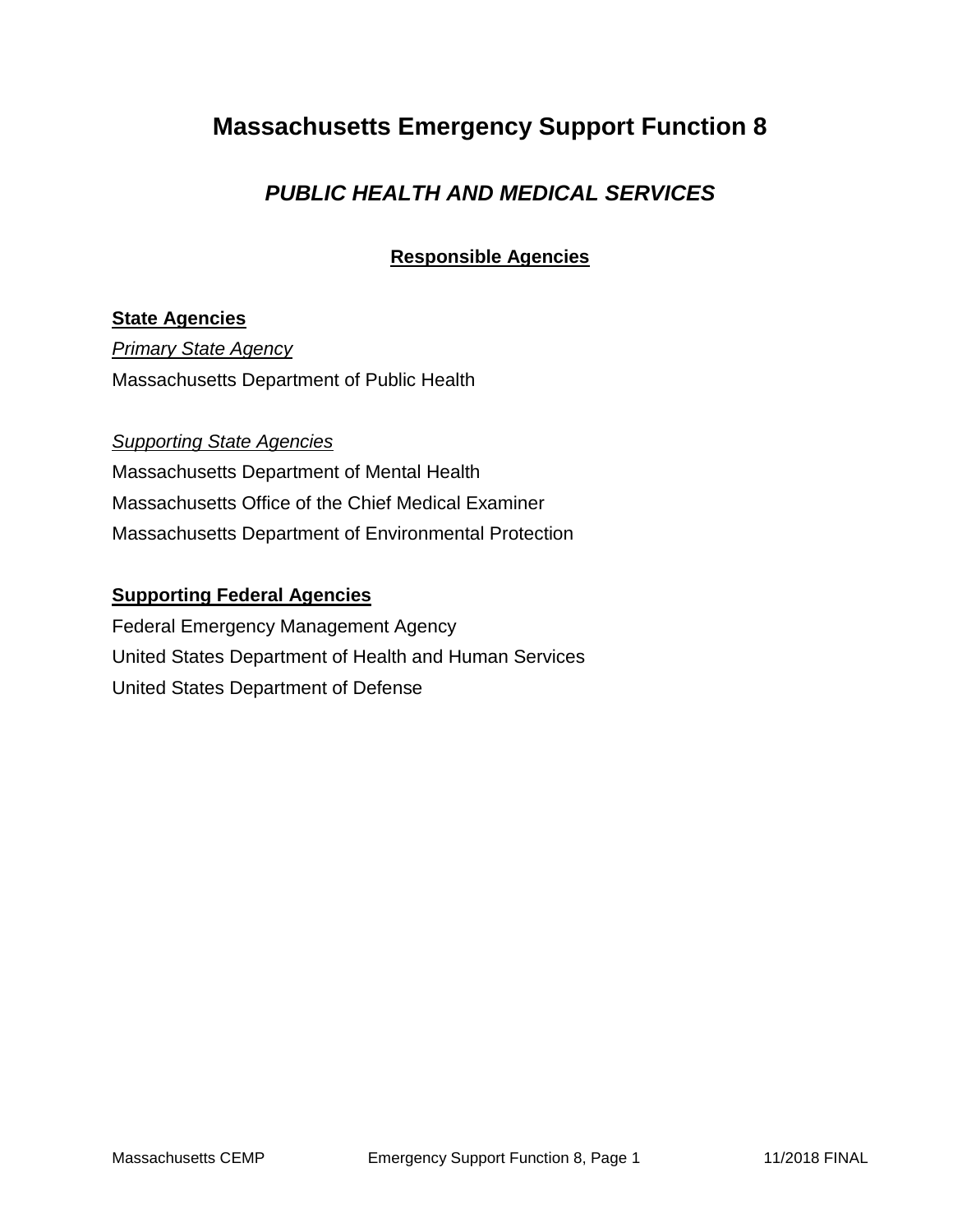# **1.0 INTRODUCTION**

# **1.1 Purpose**

Massachusetts Emergency Support Function 8 (MAESF-8) *Public Health and Medical Services* provides a framework for coordination and cooperation across state agencies regarding public health and medical needs, including mental and behavioral health, before, during, and after any disaster or public health emergency in the Commonwealth. This annex details how the Commonwealth will provide public health and medical care support and assistance to local jurisdictions in the event local resources are insufficient to address local public health and medical needs, or local public health and/or medical authorities are overwhelmed and state assistance is requested by the appropriate parties.

# **1.2 Scope**

This annex is applicable to agencies and departments of the Commonwealth, as well as affiliated response partners, with a role in supporting the provision of public health and medical-related services in response to a disaster.

The objectives of MAESF-8 are to coordinate resources to support the following public health and medical core functions:

- Assessment of public health and medical needs.
- Public health surveillance, investigation, and disease control.
- Healthcare system surge capacity.
- Emergency medical services, including but not limited to Ambulance Task Force Mobilization.
- Health/medical supplies and equipment.
- Patient care.
- Evacuation of healthcare facilities and/or long term care facilities.
- Responder health and safety.
- All-hazards public health and medical consultation, technical assistance, and support.
- Mental health and crisis counseling.
- Behavioral health services.
- Medical countermeasures, including but not limited to Strategic National Stockpile receipt, staging, storage, and distribution.
- Toxicological assessment.
- Public health laboratory services.
- Food safety and security.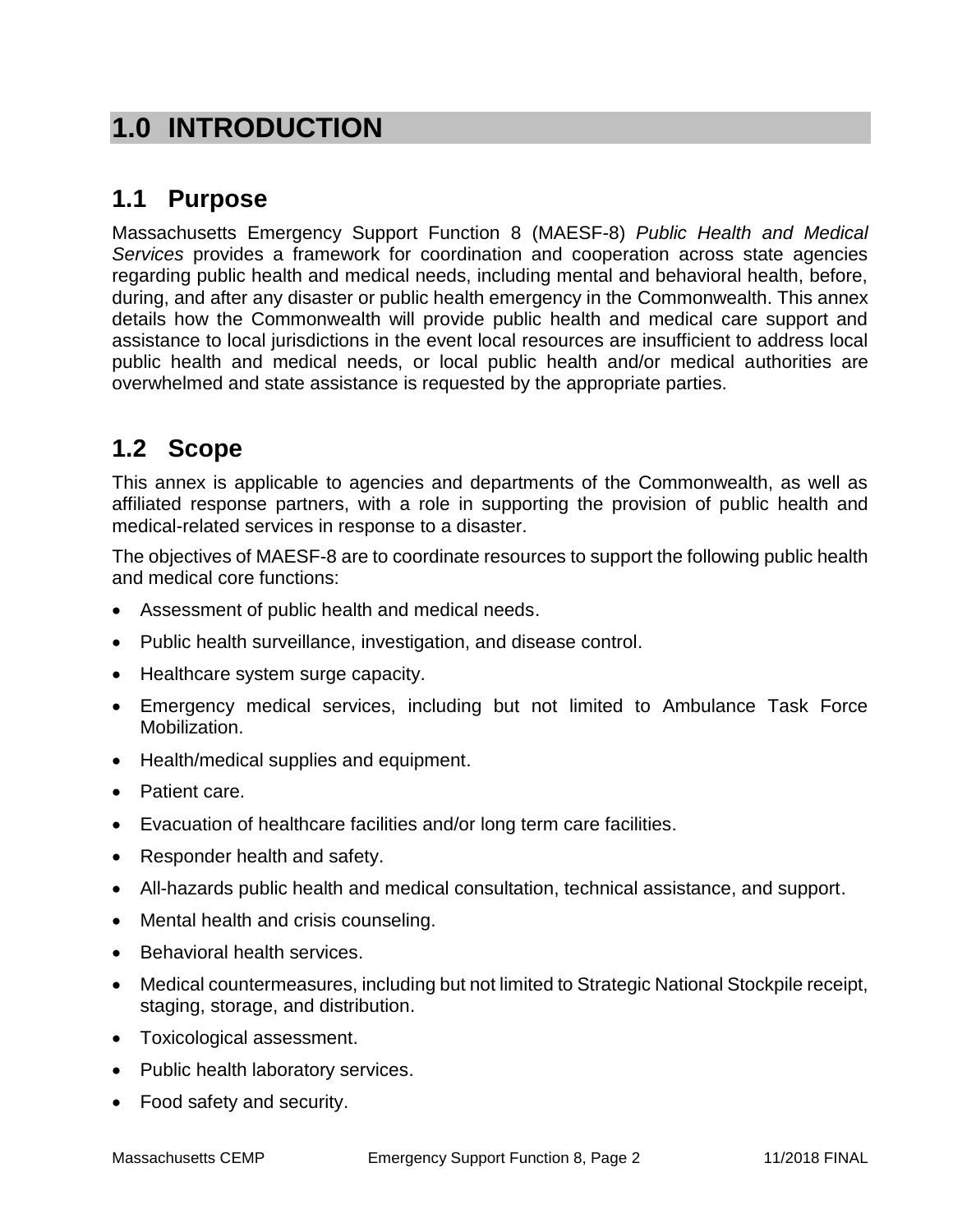- Safety and security of drugs, biologics, and medical devices.
- Vector control.
- Public health information and risk communication.
- Enforcement of proper sanitation and biohazard control.
- Potable water, wastewater processing, and solid waste disposal.
- Mass fatality management, victim identification, family assistance, and mortuary services.

# **1.3 Policies**

- This annex supports and does not supplant existing local, state, and federal health and medical laws, policies or regulations.
- Local public health and medical assets will remain in the control of the respective jurisdiction.
- State assistance provided to cities and towns may consist of personnel, equipment, facilities, materials and supplies, and/or subject matter expertise.
- State assistance will be prioritized in the following manner:
	- $\circ$  Life safety to include first responder safety and public health.
	- o Protection of infrastructure and property.
	- o Protection of the environment.
- Any release of Personal Health Information (PHI) is governed by the provisions of the Health Insurance Portability and Accountability Act (HIPAA) and applicable state privacy law.

# **2.0 SITUATION AND ASSUMPTIONS**

## **2.1. Situation**

Natural and human-caused disasters may result in the need for public health and medical resources, including mental and behavioral health resources. These resources may include facilities, personnel, equipment, and pharmaceutical and other supplies beyond daily operational needs. Local resources in affected areas may be damaged or inaccessible; key public health and medical personnel may be affected by the disaster; and the capacity of local jurisdictions to respond effectively may be overwhelmed. The need for public health and medical resources may far exceed available local and/or state resources to support incident response.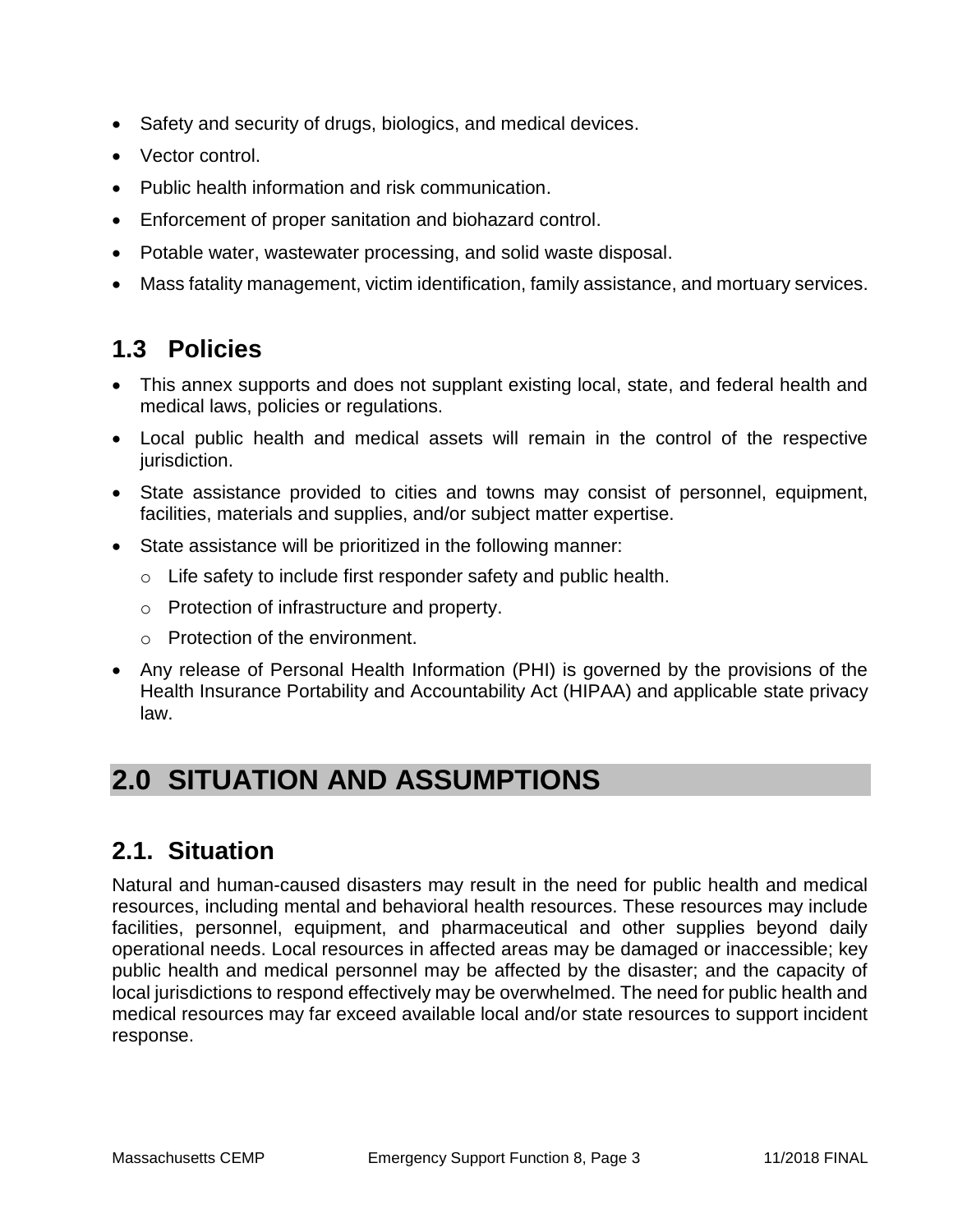# **2.2. Planning Assumptions**

- Local governments have day to day responsibility to address basic public health and medical needs for their residents.
- When an incident occurs, local government will use its own response resources first, supplemented if possible by resources available through mutual aid or private sector contracts. A local government will request state assistance when its ability to respond to the disaster is overwhelmed or is expected to be overwhelmed.
- Local public health and medical resources may be limited in availability during a disaster response or recovery, and demand for resources may quickly overwhelm local public health and medical capabilities for personnel, equipment and supplies.
- Access to impacted areas may be severely limited and reachable only via air or water.
- MAESF-8 responsible agencies maintain emergency operations plans, policies, and procedures.
- Maintaining coordination and situational awareness across MAESF-8 agencies regarding impacts to public health and medical systems and infrastructure and resource needs will be vital to conducting effective prevention, preparedness response, recovery, and mitigation activities.
- Medical triage and transport for victims may be needed to augment local capabilities.
- Coordination of healthcare system surge capacity may be needed.
- Medical re-supply may be needed throughout the disaster area.
- Damage to chemical, nuclear, and industrial plants, sewer lines and water distribution systems, in addition to fires and hazardous materials spills or releases, may cause environmental and public health hazards, contaminating water supplies, air, crops, livestock, and food products.
- Distribution and dispensing of medical countermeasures may be required.
- A major disaster may produce a large number of casualties and fatalities, and create an urgent need for mental health and crisis counseling for survivors and responders.
- Assistance in maintaining the continuity of public health and medical services, as well as public health surveillance and control measures may be required.
- Disruption of sanitation services and facilities, loss of power, and relocation of large numbers of individuals to emergency shelters may increase the potential for disease and injury.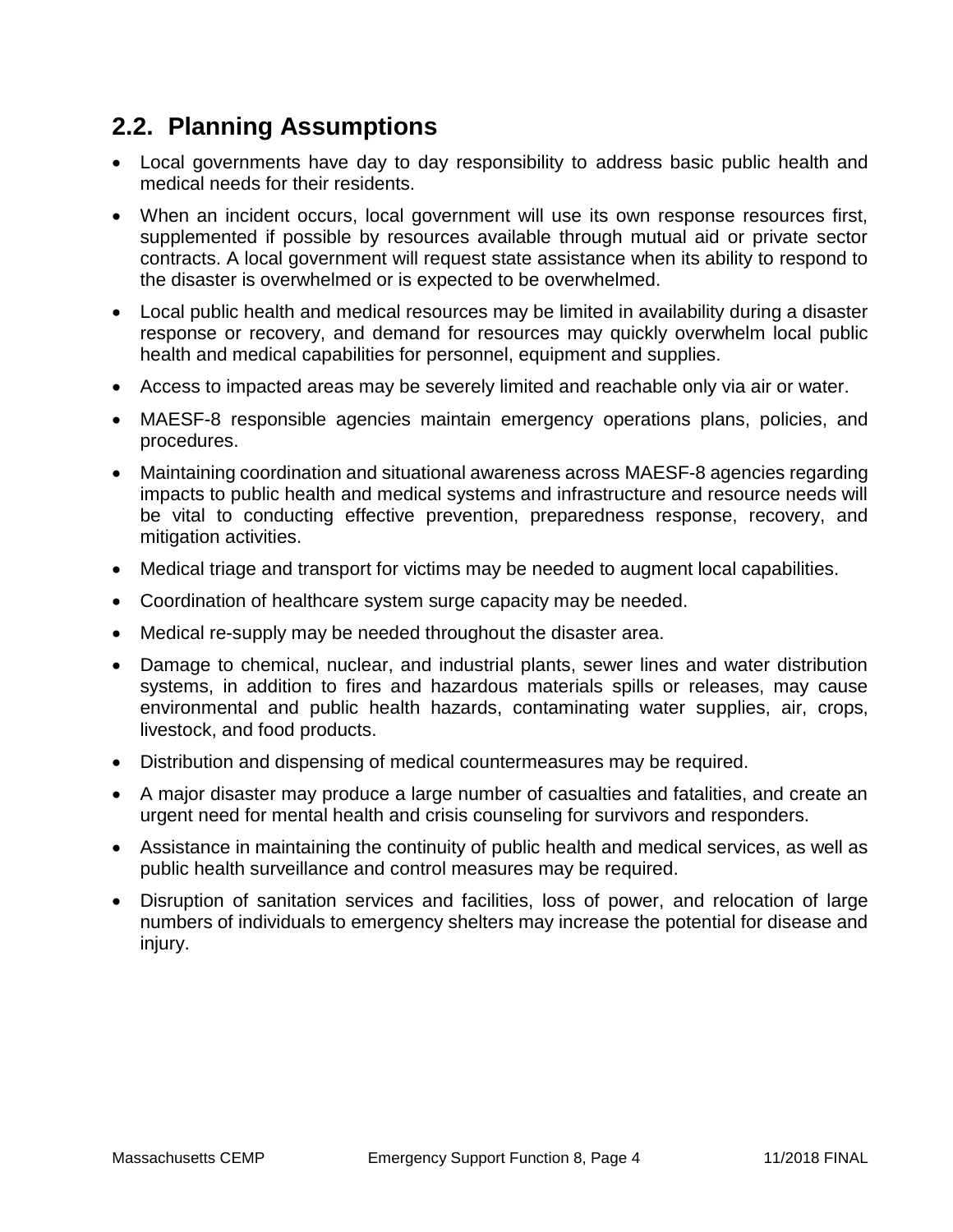- The state has resources and expertise that can be used to supplement local response efforts. Federal assistance will be requested to support state and local efforts if an incident exceeds state and local capabilities.
- Depending on the magnitude of the incident, resources from other states or the federal government may not be available for use in Massachusetts during the first 72 hours after the incident occurs.
- Patient tracking and coordination of family reunification during a Mass Casualty Incident (MCI).

# **3.0 CONCEPT OF OPERATIONS**

# **3.1. General**

This annex will be activated at the direction of the MEMA Director and/or SEOC Manager when there is a potential for or actual disaster situation affecting public health or medical services, requiring state resources. MEMA will notify the primary agency at the time of SEOC activation to provide for overall coordination of MAESF-8. All other agencies with responsibilities under MAESF-8 will serve as support agencies. The lead coordinating agency will provide direction to and work in conjunction with the support agencies to cohesively coordinate all state level activities associated with MAESF-8.

MAESF-8 reports to the SEOC Operations Section and has an indirect report to the Planning Section for situational awareness and pre-incident planning. Depending on the size, scope, and complexity of the incident, the SEOC organizational chart may be expanded, to ensure proper Span of Control is maintained. To accommodate this, the ESFs may be aligned in appropriate Branches, with similar MAESF's grouped together. In this scenario, MAESF-8 will be organized under the Health and Welfare Branch, together with MAESF's 6, 7, and 11.

## **3.2. Organization**

- All personnel and activities associated with MAESF-8 will operate under the Incident Command System.
- The Massachusetts Department of Public Health (DPH) has been designated the primary agency for MAESF-8
- Each MAESF-8 agency shall designate a minimum of two persons who can represent their agency at the SEOC to support MAESF-8 activities. Designated agency representatives shall have the capability and authority to reach back to their own agency to request resources and obtain necessary information to support the response to the incident.

# **3.3. Notification**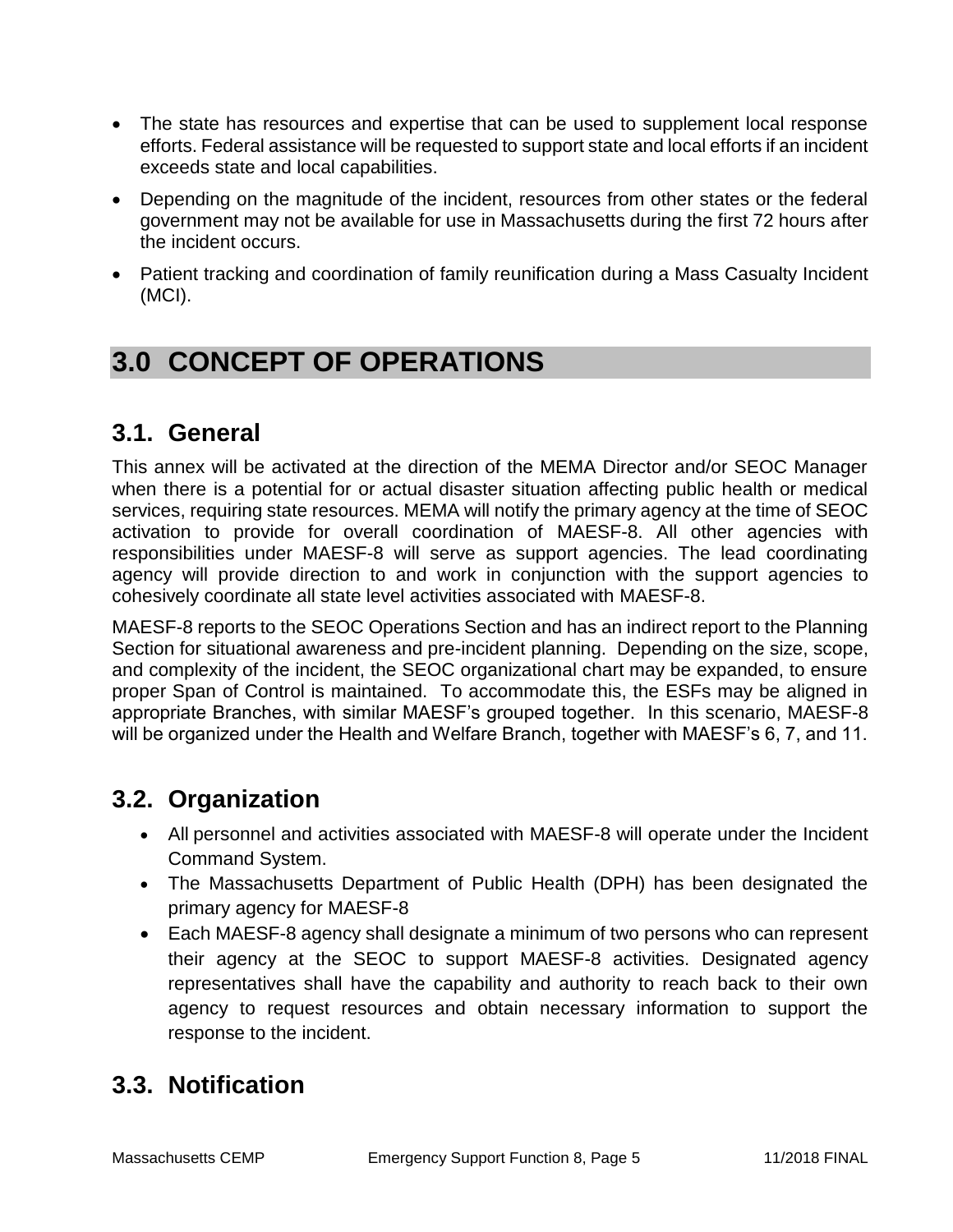MEMA will notify the lead agency to report to the SEOC for coordination and implementation of public health and medical requests for assistance. The lead agency will determine which of the other MAESF-8 agencies will be activated, and request notification of agency contacts by MEMA. MAESF-8 staff at the SEOC will maintain situational awareness on the status of and capacity of public health and medical infrastructure. Each MAESF-8 organizations shall identify sufficient staff to support and carry out the activities tasked to their respective agency on a continuous and ongoing basis during an activation.

# **3.4. Activities**

Responsible agencies for MAESF-8 will conduct the following actions:

## **a. Prevention Actions**

- Communicate and share plans and information across agencies with public health and medical responsibilities.
- Identify potential emergency public health risks and issues and collaborate to develop or recommend protocols, procedures, and policies to prevent or mitigate their impacts.

## **b. Preparedness Actions**

- MEMA will convene regular meetings of MAESF-8 stakeholders and/or Emergency Support Function Team to review and update the MAESF-8 annex and related standard operating procedures.
- Develop and maintain internal agency operational plans and procedures, resource directories, and emergency contact lists to support MAESF-8 activities.
- Maintain current contact information for personnel identified to support MAESF-8 at the SEOC and supporting agencies and organizations.
- Ensure that MAESF-8 stakeholders notify MEMA of staff changes.
- Maintain current lists of agency facilities, equipment, and personnel and supplies.
- Complete appropriate training.
- Participate in exercises and training to test, validate, and provide working experience for MAESF-8 liaisons on this annex.
- Participate in exercises at the local, regional, state and national levels.
- Provide plan overview and training to MAESF-8 stakeholders.
- Maintain current ambulance task force mobilization plan.

### **c. Response Actions**

#### **Pre-Impact**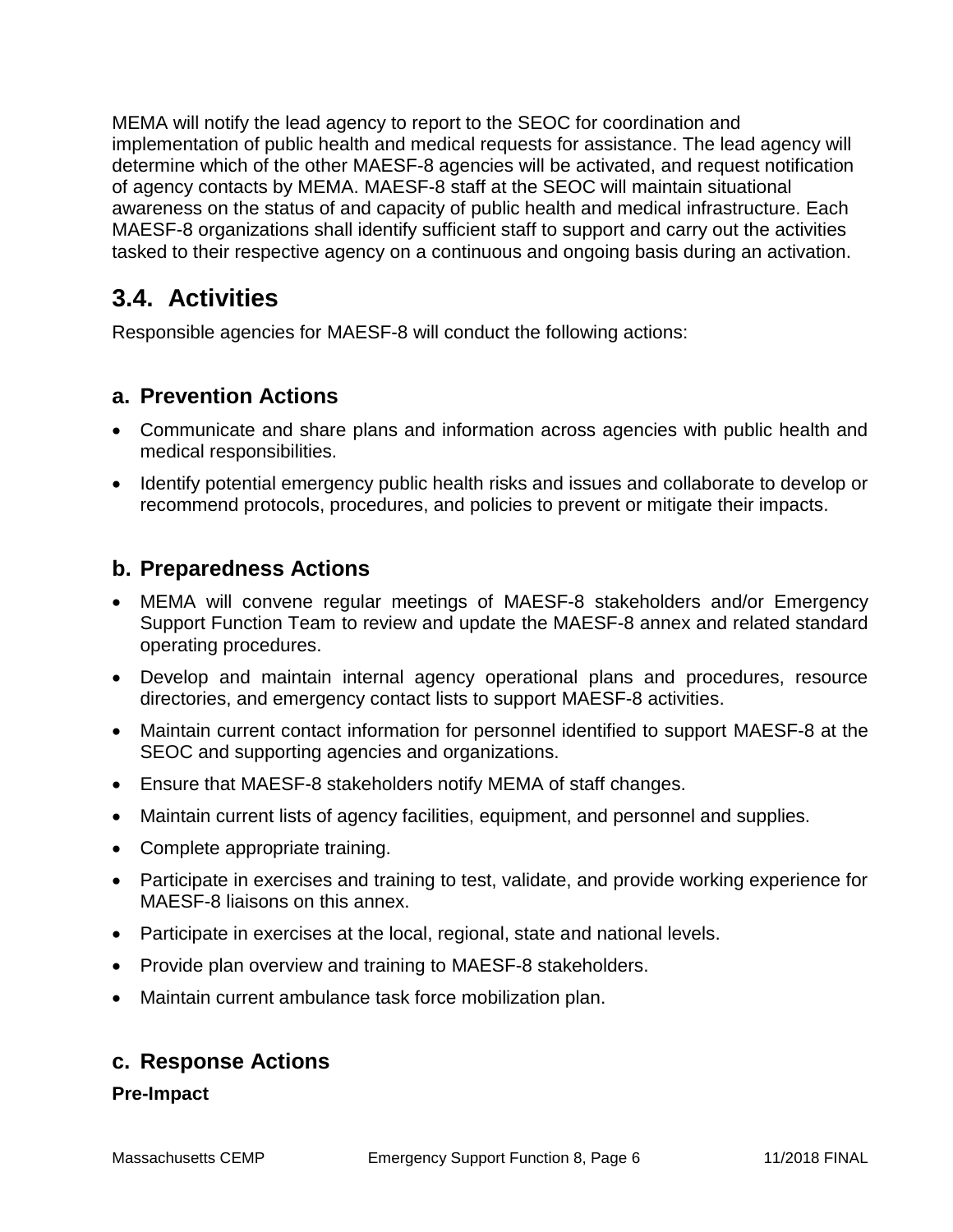Upon receiving notification to report to the SEOC in preparation of an incident, MAESF-8 agencies and organizations will complete the following actions commensurate with emergency priorities within the state and based on the availability of resources:

- Assign representatives to the SEOC in support of MAESF-8.
- Review relevant existing plans and procedures as detailed in this annex.
- Ensure respective agency decision makers are kept informed of the situation.
- Test communications and alerting systems.
- Monitor public health and medical activities, capabilities, and needs and provide this information as requested to the SEOC Operations Section.
- Provide public health and medical situational awareness information as requested to the SEOC Planning Section.
- Develop and prioritize strategies for initial response actions, including the mobilization of resources and personnel if needed.
- Pre-position available response resources when it is apparent that state public health and medical resources will be required.

#### **Initial Response**

- Monitor availability of public health and medical resources and provide updates to SEOC Operations Section as requested.
- Establish communications with appropriate agency field personnel (if field personnel are deployed) to coordinate response efforts.
- Provide public health and medical situational awareness information to the SEOC Planning Section as requested, and receive situational awareness information from the SEOC Planning Section to support effective response actions.
- Monitor public health and medical infrastructure and maintain situational awareness on threats or impacts to public health and medical infrastructure.
- Ascertain the need for patient evacuation from affected areas.
- Determine the need for additional personnel and resources if the incident involves mass casualties.
- Monitor healthcare facility bed availability.
- Monitor and work to ensure access to health care, including mental and behavioral health services.
- Monitor and support public health surveillance or epidemiological investigation activities, and facilitate coordination between forensic and epidemiological investigations.
- Monitor availability of ambulance service resources, including Ambulance Task Forces.
- Monitor availability of medical supplies, pharmaceuticals, and equipment to ascertain the need to request deployment of federal assets, including but not limited to the Strategic National Stockpile.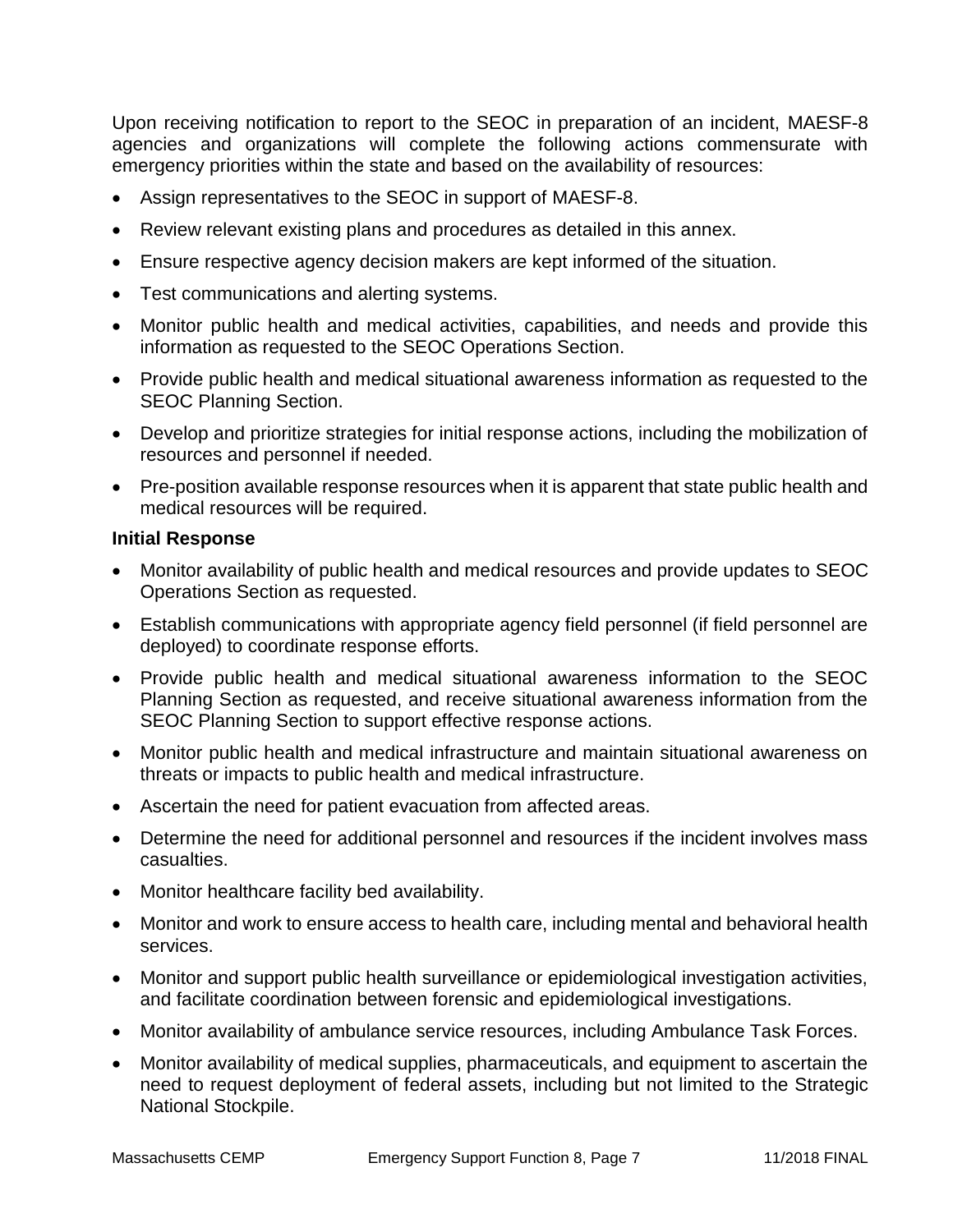- Support MAESF-6 *Mass Care, Emergency Housing, Human Services* to determine the need for medical resource needs at shelters.
- Support MAESF-6 *Mass Care, Emergency Housing, Human Services* to determine the need for mental health resources for impacted populations and first responders in impacted areas.
- Support MAESF-11 *Agriculture, Animals and Natural Resources* for zoonotic disease surveillance and response, if necessary.
- Support MAESF-10 *Hazardous Materials and Environmental Protection*, MEMA and other appropriate agencies regarding mitigation of and response to hazardous materials and/or radiological, biological and chemical hazards.
- Support MAESF-15 *Public Information and External Affairs* in drafting risk communication messages and materials and public information releases.
- Support other MAESFs with various assessments as required by the event.
- When necessary, coordinate the activation of EMS waivers across the Commonwealth (through DPH Office of Emergency Medical Services).
- Implement patient tracking protocol and coordinate associated family reunification process as needed for an MCI.
- Coordinate with MAESF-4 *Fire Fighting* for the mobilization of ambulance task forces if activated to support the incident. If not activated, continue to assess the need to mobilize these resources.
- Follow MEMA procedures for capturing costs associated with the activation, including personnel, equipment, materials, and other expenses incurred during emergency response actions to ensure maximum federal reimbursement post-event.
- During disasters involving prolonged power outages, provide guidance/messaging regarding the safety of food and drugs that may require climate control.
- Support vector control as needed.
- Coordinate resources to determine the potability of water and ensure wastewater and solid waste are properly treated and disposed of from affected or overwhelmed areas.
- Coordinate resources to assist in scene response and recovery of decedents, victim identification, family assistance, victim decontamination, and mortuary services.

#### **Continuing Response**

- Ensure ongoing communication with federal public health and medical partners, including but not limited to the United States Department of Health and Human Services (HHS) and Centers for Disease Control and Prevention (CDC).
- Coordinate resources to support response activities of personnel, commodities, and services in response to requests for public health and medical assistance.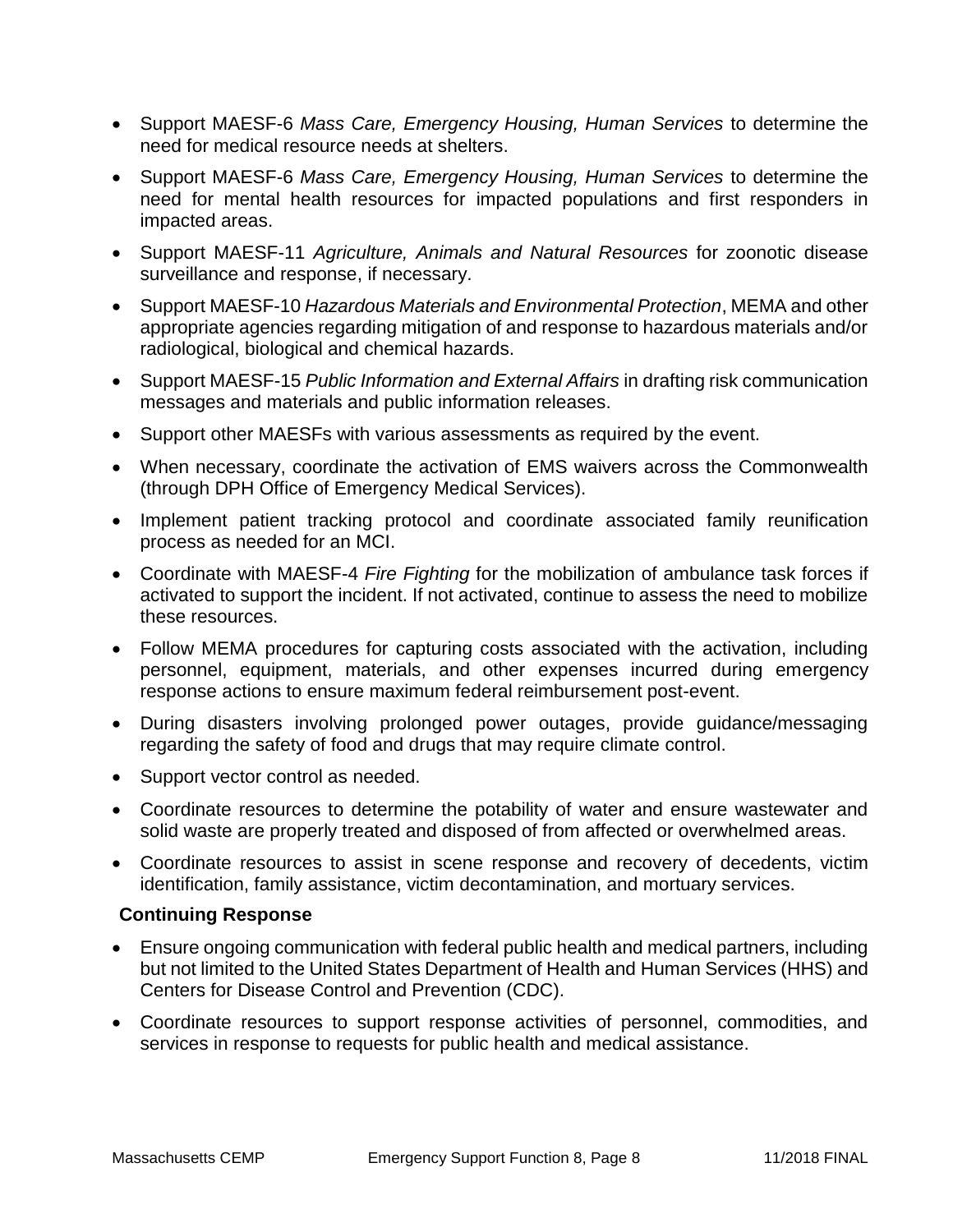- Monitor public health and medical resources and assessments and regularly update the WebEOC activity log/position log, or provide information to the SEOC Operations Section as requested.
- Regularly re-assess priorities and strategies to meet the most critical public health and medical needs based on incident priorities as described in the SEOC Roster.
- Provide regular updates on the status of all MAESF-8 missions in WebEOC and/or to the SEOC Operations Section Chief as requested*.*
- Coordinate activation of available public health, medical, and mortuary response teams as necessary.
- Coordinate activation of state and local health, medical, and veterinary volunteers.
- Coordinate resources to support requests for patient transport and evacuation.
- Coordinate resources to support requests for medical services, including mental health and behavioral health services.
- Coordinate resources to support requests for non-medical crisis counseling,
- Coordinate resources to support healthcare system surge.
- Coordinate resources to meet pharmaceutical needs, including identification and distribution of resources from available state pharmaceutical caches and the Strategic National Stockpile, when deployed.
- Wherever possible, coordinate the movement of public health and medical supplies, equipment, and support personnel to staging areas or other sites.
- Continue to coordinate patient tracking and family reunification as needed.
- Support provision of public information programs in coordination with MAESF-15 *Public Information and External Affairs*.

### **d. Recovery Actions**

- Coordinate resources to support the restoration of vital public health and medical support systems and facilities to operational status.
- Provide assistance and technical expertise to damage assessment teams.
- Develop MAESF-8 strategies for supporting recovery operations in disaster areas.
- Compile public health and medical reports and other data for state officials.
- Follow MEMA procedures to pursue eligibility for financial reimbursement process for federal and other disaster relief.
- Coordinate with support agencies to ensure financial tracking of all deployed assets and adequate cost accounting measures are being used. Generate summary reports and share with the SEOC.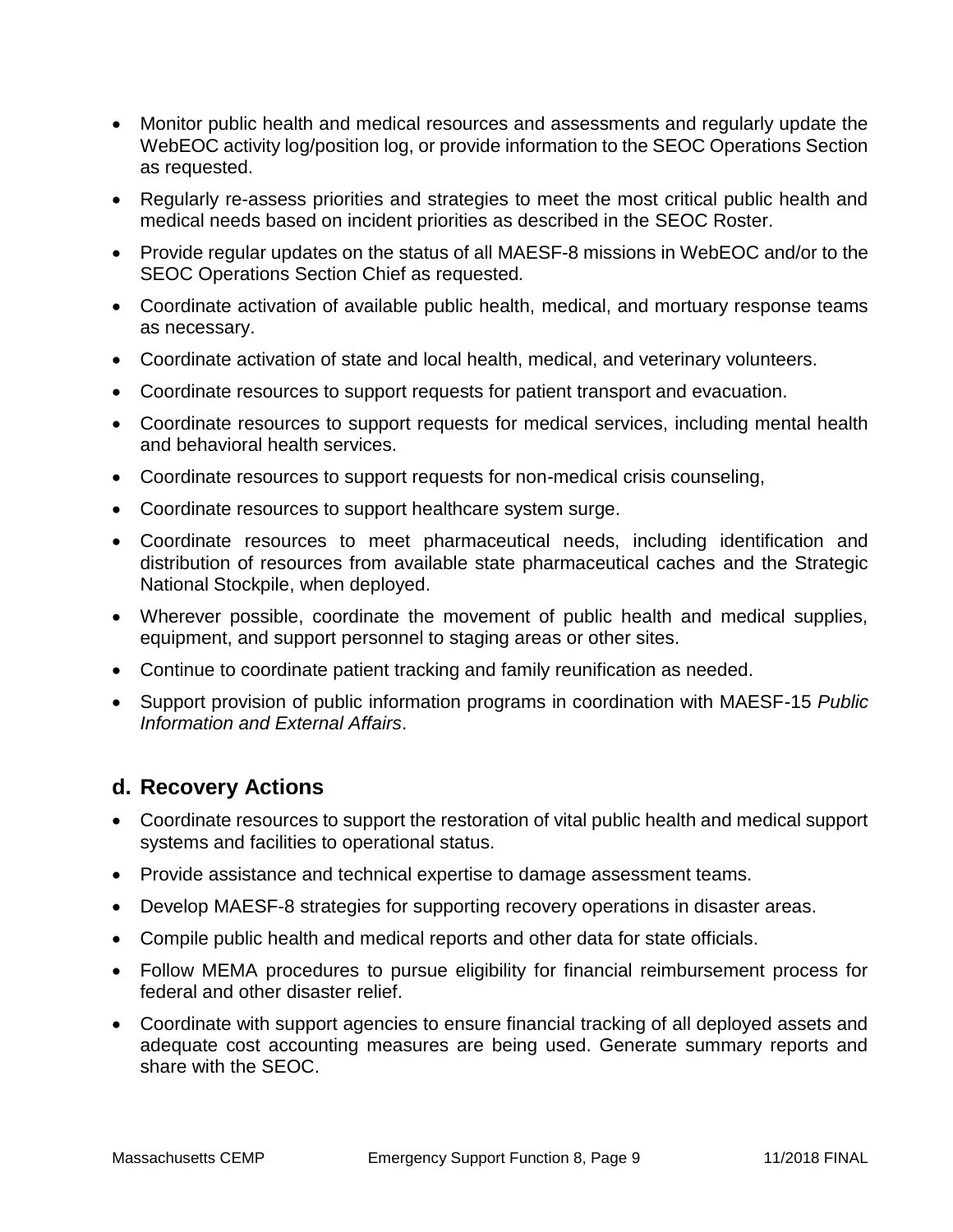Participate in after-action reviews and draft recommendations for after-action reports and other reports as appropriate.

## **e. Mitigation Actions**

- Conduct assessments of MAESF-8 capabilities to identify potential shortfalls.
- Develop plans to mitigate identified shortfalls.
- Identify public health and medical hazards and vulnerabilities and collaborate to develop or recommend plans, protocols, procedures, and policies to prevent or mitigate their impact.
- Promote mitigation planning to public health and medical organizations and facilities.

# **4.0. RESPONSIBILITIES**

# **4.1. MAESF-8 Primary Agency Responsibilities**

- Regularly meet and coordinate with MAESF-8 supporting agencies, to:
	- o Maintain a list of critical contacts, noting any changes to MEMA
	- o Maintain a list of ESF-specific assets which could be deployed during an emergency
	- o Maintain the ESF-8 Toolkit
	- o Report any unmet needs to MEMA
- Staff the MAESF-8 desk at the SEOC.
- Identify and coordinate MAESF-8 staffing requirements at the SEOC, including identifying which support agencies are needed.
- Maintain Situational Awareness, monitor weather conditions, and ensure a state of readiness for the ESF.
- Coordinate with support agencies and MEMA to manage public health and medical service resources and prioritize need based on protection of life and property.
- Provide information to the SEOC Planning Section for SEOC Rosters and Situational Awareness Statements.
- Monitor public health and medical resources and assessments and regularly update the WebEOC activity log/position log, or provide information to the SEOC Operations Section as requested.
- Monitor and ensure completion of tasks assigned to MAESF-8.
- Resolve conflicting or unclear requests for assistance.
- Coordinate recovery actions with other support agencies and other MAESFs.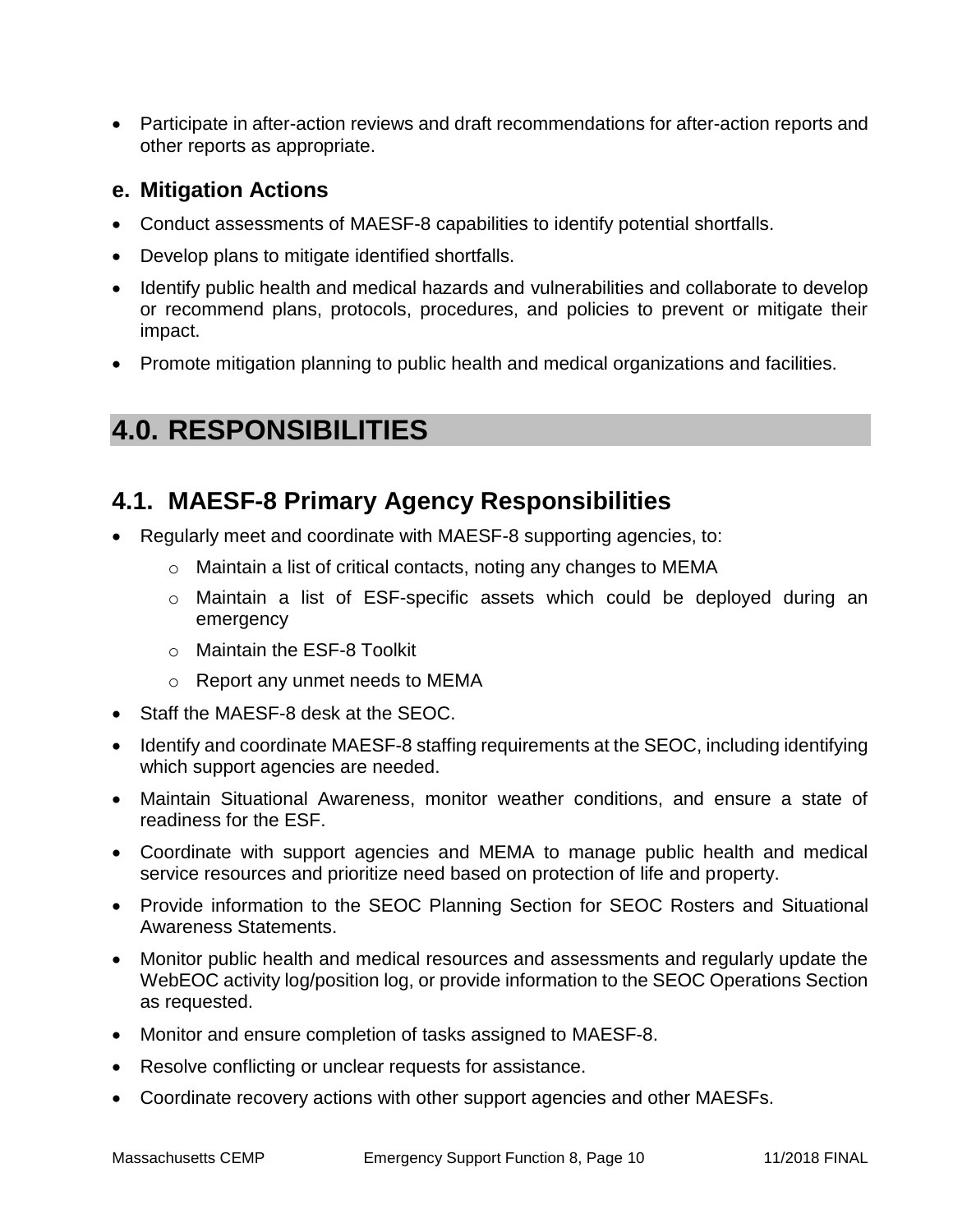While Primary Agencies are designated in advance, this may be subject to change during an SEOC Activation, dependent on the specific circumstances and needs of the incident, and therefore the agency most appropriate to take the primary assignment.

### **a. Department of Public Health**

- Ensure that the safety and emergency needs of DPH clients and staff are addressed.
- Monitor and update WebEOC as needed.
- Ensure provision of pre-event situational awareness to public health and healthcare facilities in the projected disaster area.
- Coordinate any waiver of rules and regulations regarding licensed professional personnel.
- If DPH has deployed in-field staff, coordinate with in-field representatives to obtain information and situational awareness. DPH may have deployed in-field staff to support the following activities:
	- o Consulting with local public health representatives to provide an evaluation of the disaster and detail current conditions.
	- o Providing technical assistance in public health and medical assessment and immediate response planning for the affected area(s).
	- o Coordinating information with appropriate hospitals and local public health departments in the impacted area(s) and assessing resource availability of nonimpacted public health personnel and facilities across the Commonwealth.
- Assemble subject matter advisory groups to consult and review public health and medical intelligence information. Advise MAESF-8 on specific strategies to manage and respond to MAESF-8 related situations.
- Coordinate state resources to support medical, public health, substance abuse services, and mental health assistance to affected areas.
- Coordinate and direct the activation and deployment of state public health, mental health, substance abuse services, medical personnel and volunteers, as well as medical and pharmaceutical supplies and equipment.
- Coordinate resources to support the evacuation and/or relocation of hospital patients, and the triage and transport of impacted populations from the disaster area when evacuation is deemed appropriate by state authorities.
- Continuously acquire information about the disaster situation to assess the nature and extent of impacts to public health and medical systems, and establish appropriate monitoring and surveillance.
- Coordinate request for activation of Federal Disaster Medical Assistance Teams (DMATs) with FEMA/HHS, as appropriate.
- Coordinate with the National Disaster Medical System (NDMS) when federal NDMS assets are required.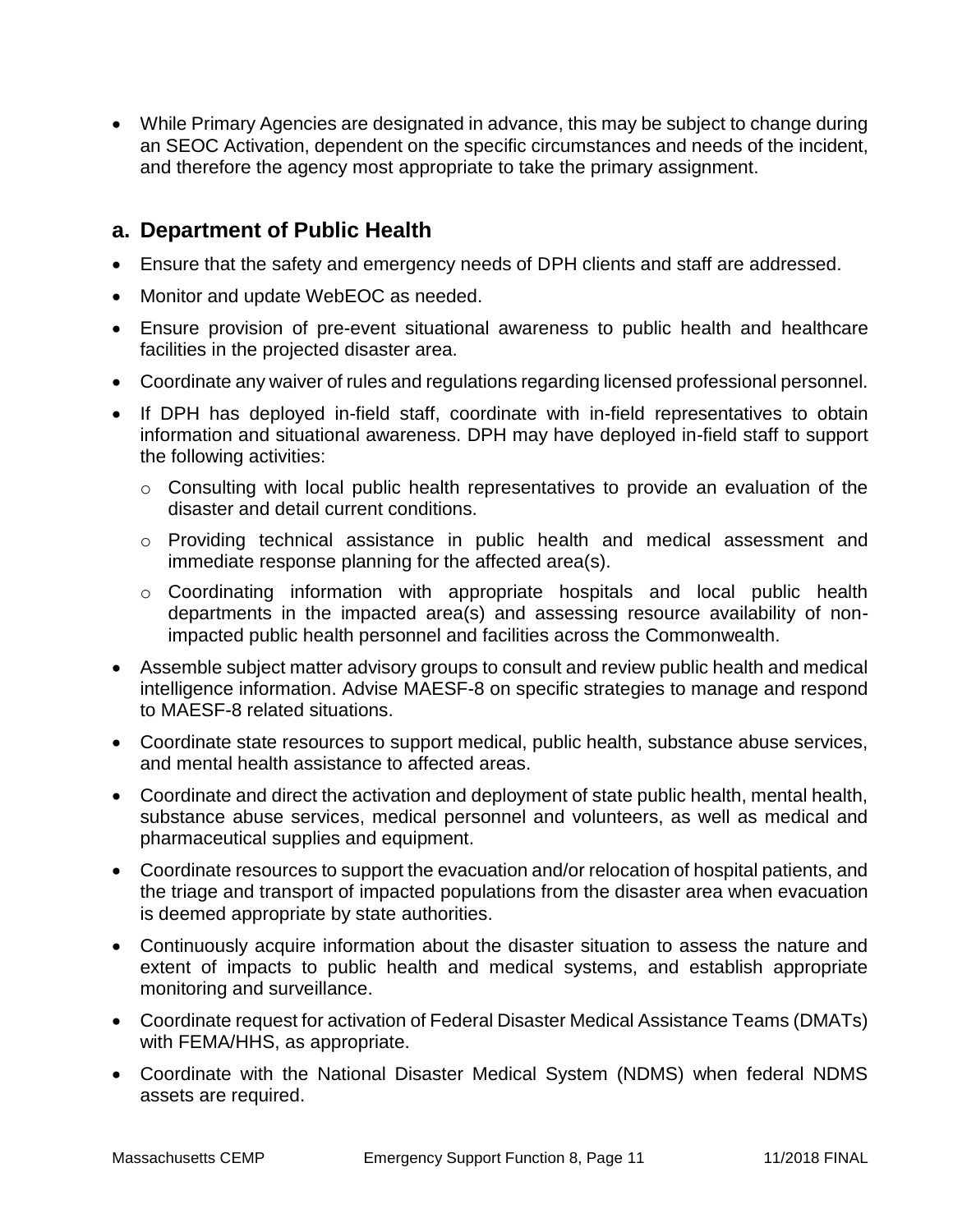- Monitor availability of ambulance service resources, including Ambulance Task Forces, and ensure appropriate waivers are in place.
- Activate patient tracking protocol and associated family reunification process for an MCI.
- Ensure 24/7/365 capability to contact healthcare facilities including but not limited to hospitals, ambulatory care clinics, mental health facilities, substance abuse facilities, skilled nursing facilities, nursing homes, assisted living facilities, dialysis centers, rest homes, hospices, and behavioral health and detoxification facilities.
- Coordinate with the American Red Cross and its Patient Connection program.
- Support MAESF-6 *Mass Care, Emergency Housing, Human Services* to determine medical resource needs at shelters.
- Support MAESF-3 *Public Works and Engineering* as it evaluates structural integrity of healthcare facilities if the structure is suspected to have been compromised.
- Activate the Nuclear Incident Advisory Team (NIAT) if needed.
- Support MAESF–10 *Hazardous Materials and Environmental Protection* responding to bio-hazardous, radiological, and mixed hazardous materials incidents.

# **4.2. MAESF-8 Supporting Agency Responsibilities**

### **a. Department of Mental Health**

- Ensure that disaster preparedness plans are in place, and have been tested for DMH facilities and contracted programs statewide.
- Ensure that the safety and emergency needs of DMH clients and staff are addressed.
- Should life safety issues require the evacuation and relocation of DMH hospitalized or residential facility patients, coordinate necessary support of the evacuation and transportation of patients and staff to a compatible location.
- Coordinate resources to provide crisis counseling to the impacted populations, affected members of the general public and first responders.
- Collaborate with DPH's Bureau of Substance Abuse (BSAS), Office of Preparedness and Emergency Management (OPEM), and other DPH partners to develop and maintain a Disaster Behavioral Health network of trained resources to address the immediate behavioral health needs of communities affected by all-hazards incidents.
- Provide and/or support Disaster Behavioral Health training for volunteer clinicians and support staff willing to respond to disasters.
- Maintain a roster of trained crisis and mental health counselors.
- Coordinate with FEMA and HHS to obtain federal crisis counseling funding and/or resources, as needed.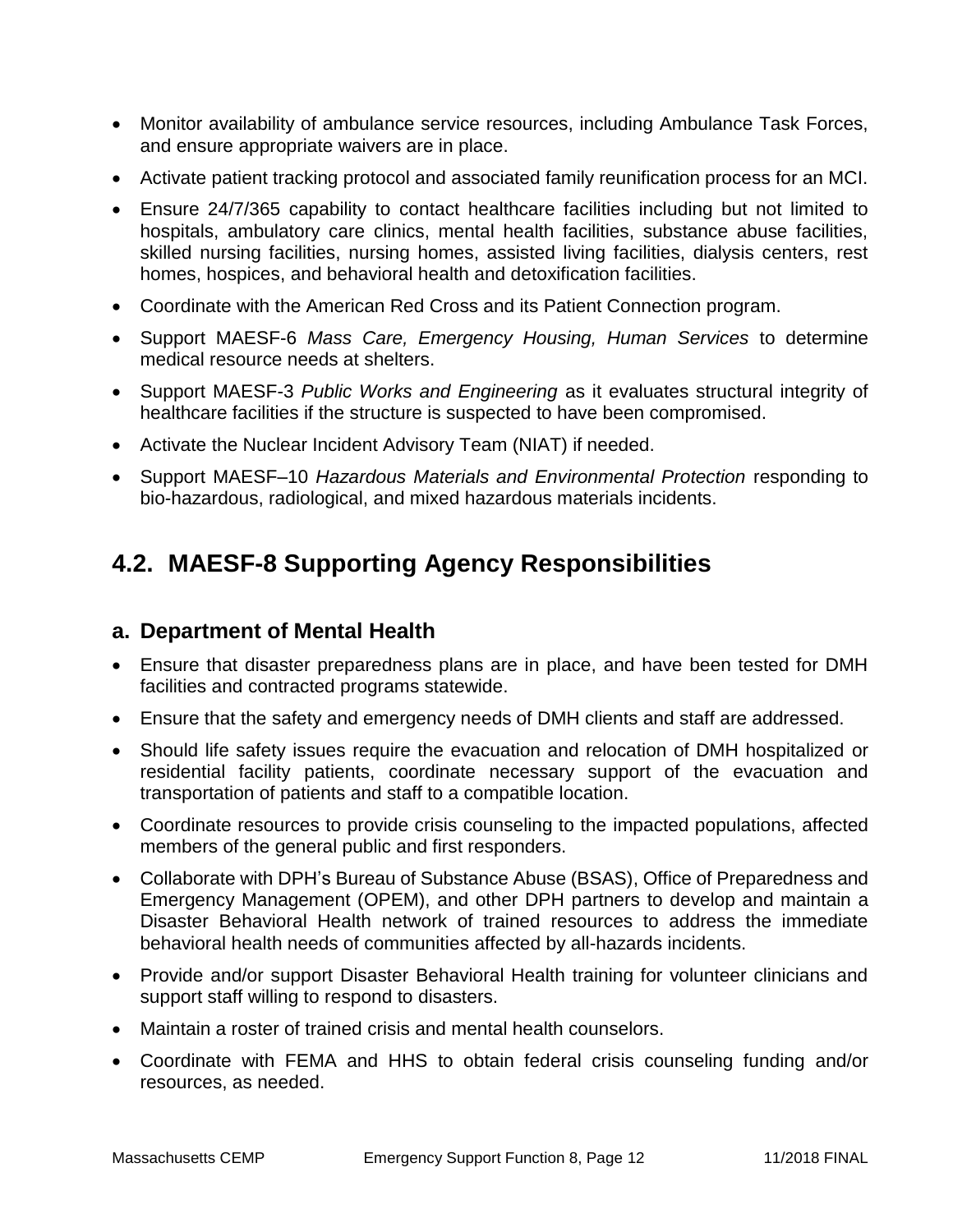## **b. Office of the Chief Medical Examiner**

- When Mass Fatality Plan is activated by the Chief Medical Examiner, coordinate support services as outlined in the plan.
- Coordinate Family Assistance Center with the designated entities in the Massachusetts Fatality Plan.
- Coordinate resources to assist with deceased victim identification.
- Coordinate resources to support disaster mortuary services, including Incident Morgue sites.
- As needed, provide information to hospitals regarding notification and transportation of deceased to the incident morgue.
- $\bullet$

## **c. Massachusetts Department of Environmental Protection**

- Coordinate resources to determine the potability of water.
- Ensure wastewater and solid waste are properly treated and disposed of from affected or overwhelmed areas.

# **4.3. Other Agencies**

Other agencies not explicitly covered in this annex may have authorities, resources, capabilities, or expertise required to support MAESF-8 activities. These agencies may be requested to support MAESF-8 activities as needed.

# **5.0 ADMINISTRATION AND LOGISTICS**

# **5.1. Staffing**

As required by Massachusetts Executive Order 144, all MAESF-8 responsible agencies must designate a least two personnel to act as SEOC liaisons. These liaisons should be knowledgeable about the resources and capabilities of their respective agencies and have access to the appropriate authorities for committing said resources and capabilities.

# **5.2. Mutual Aid**

The process for requesting mutual aid from entities either within or outside of Massachusetts is described in the "Mutual Aid" section of the State CEMP Base Plan.

# **5.3. Annex Review and Maintenance**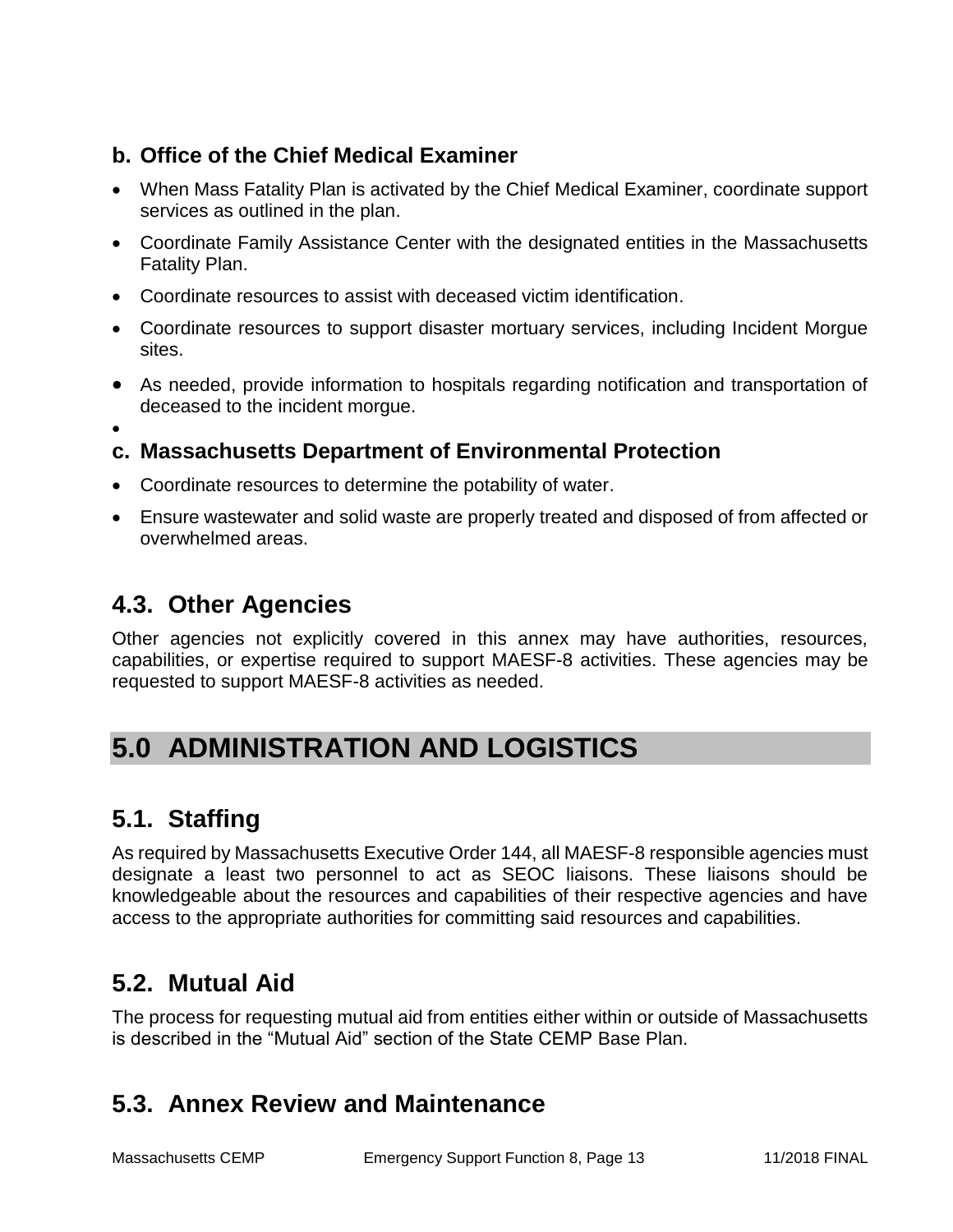This annex will be updated every two years at a minimum, in accordance with the Emergency Management Program Administrative Policy, and will ensure that appropriate stakeholder input is incorporated into updates. Additionally, the annex will be reviewed following any exercise or activation of the plan that identifies potential improvements. Revisions to this annex will supersede all previous editions and will be effective immediately.

# **6.0 AUTHORITIES, RESOURCES, AND REFERENCES**

## **6.1. Authorities**

- **a. State**
- Public Health Emergency Powers
- Massachusetts Executive Order 144

### **b. Federal**

- The Disaster Relief Act of 1974, Public Law 93-288, as amended
- Public Law 100-707, (Robert T. Stafford Disaster Relief and Emergency Assistance Act)
- Americans with Disabilities Act of 1990, as amended

## **6.2. Resources**

• See Resources section of State CEMP Base Plan.